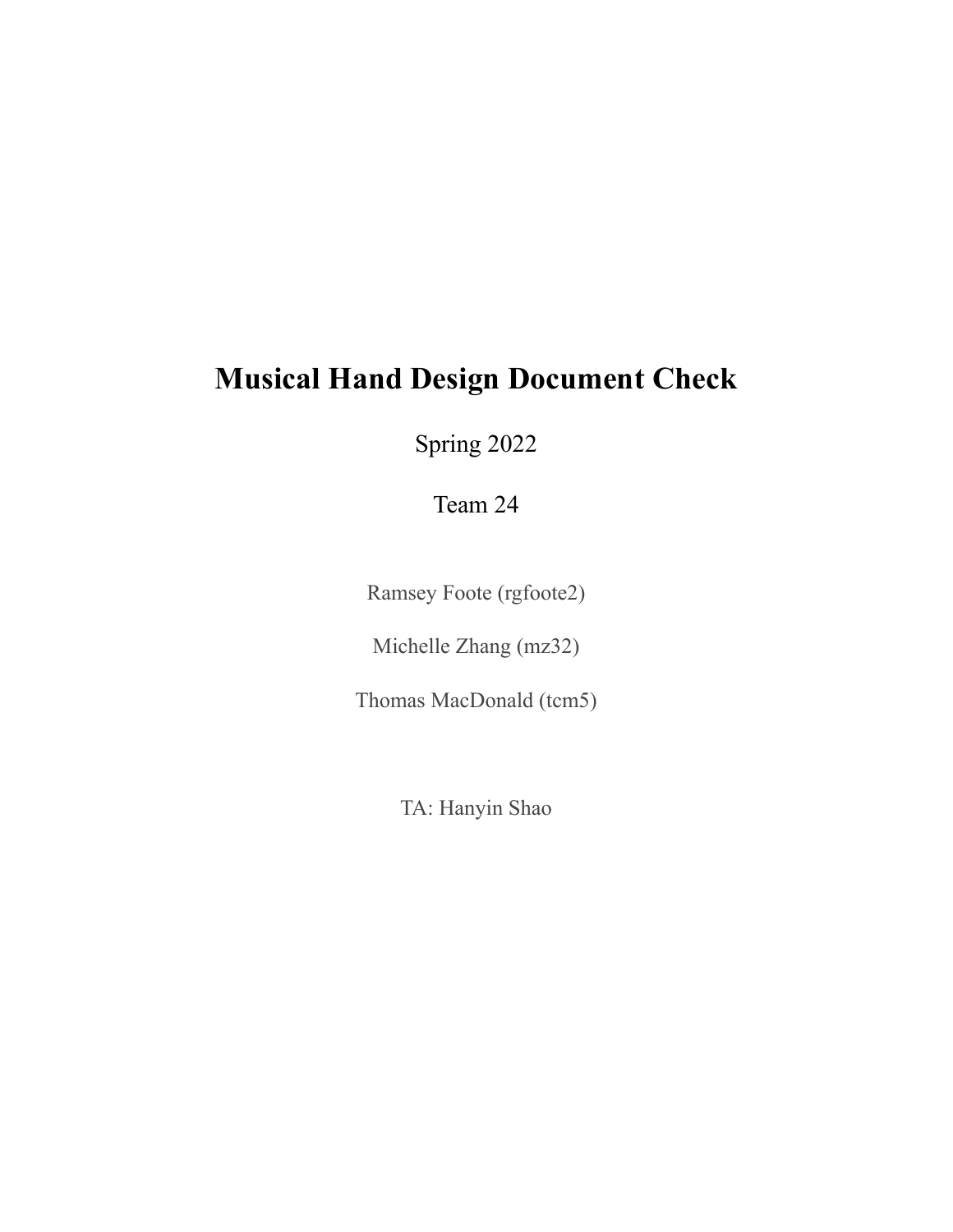# Table of Contents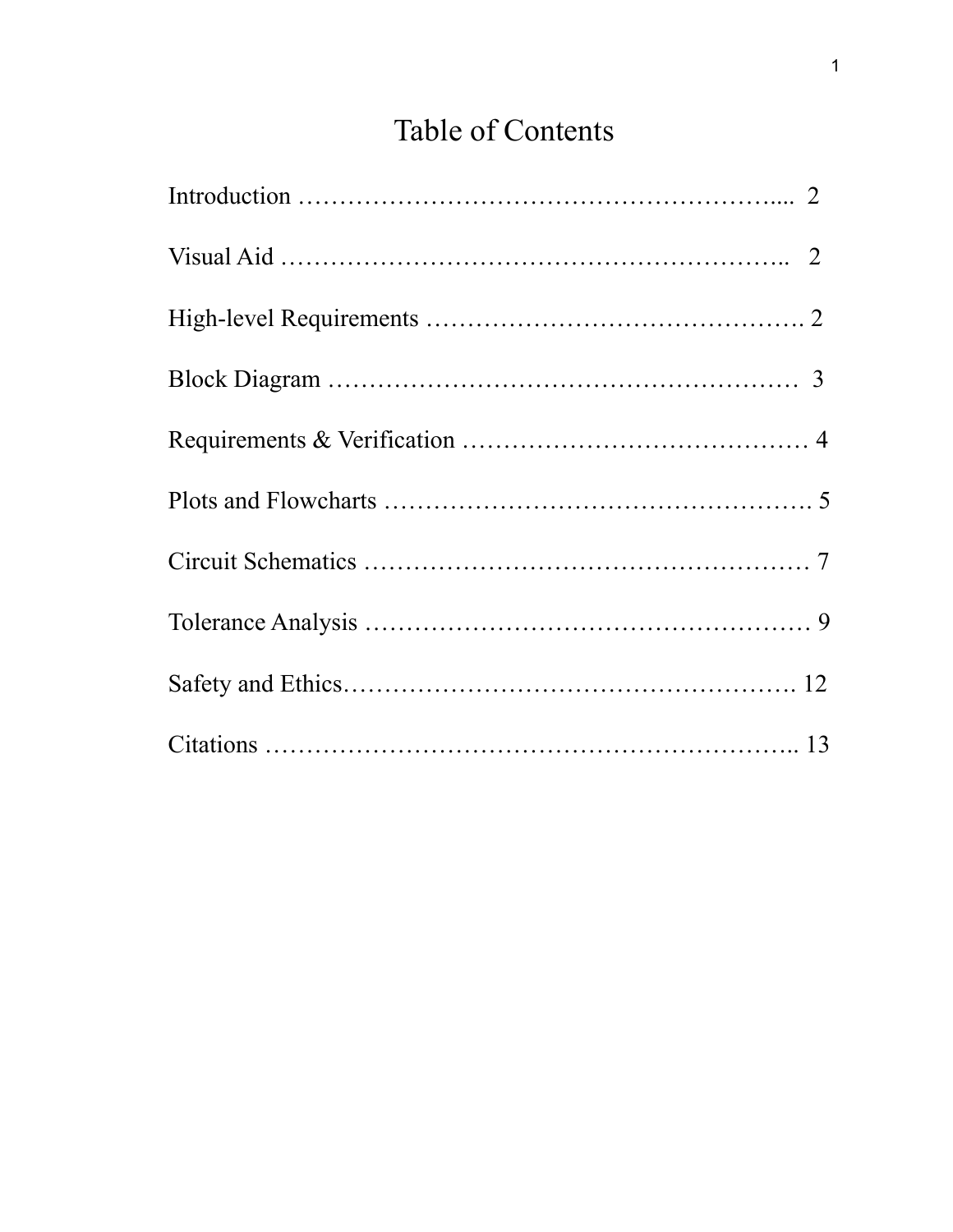## I. Introduction

We will build a wearable instrument in the form of gloves that is accessible to more music enthusiasts of different socioeconomic backgrounds. Many instruments are costly in both the initial purchase and the maintenance, which can make it difficult for families of lower income to afford. Musical Hand aims to address this issue by providing a low cost, low maintenance, and easily portable instrument. Our project does this by using affordable commercially available components in its construction and utilizing accelerometers instead of sensors reliant on physical contact/stretch. As a result, the initial purchase value of our product is capped and the product undergoes less physical wear and tear.

## II. Visual Aid



*Figure 1. Visual representation of our solution*

## III. High-level Requirements

The requirement for a minimally viable product are as follows:

- A. While wearing the product, the user must be able to fully extend their arms directly to the side and downwards; in addition, the user must be able to bend their fingers by at least 90 degrees without resistance.
- B. The vibrato effect caused by the right hand's movement can maximally change the extent of vibrato by  $+/- 100$  cents (one semitone).
- C. The product must output frequencies ranging from 196 Hz (G3) to 1760 Hz (A6); each finger will approximately cover two octaves.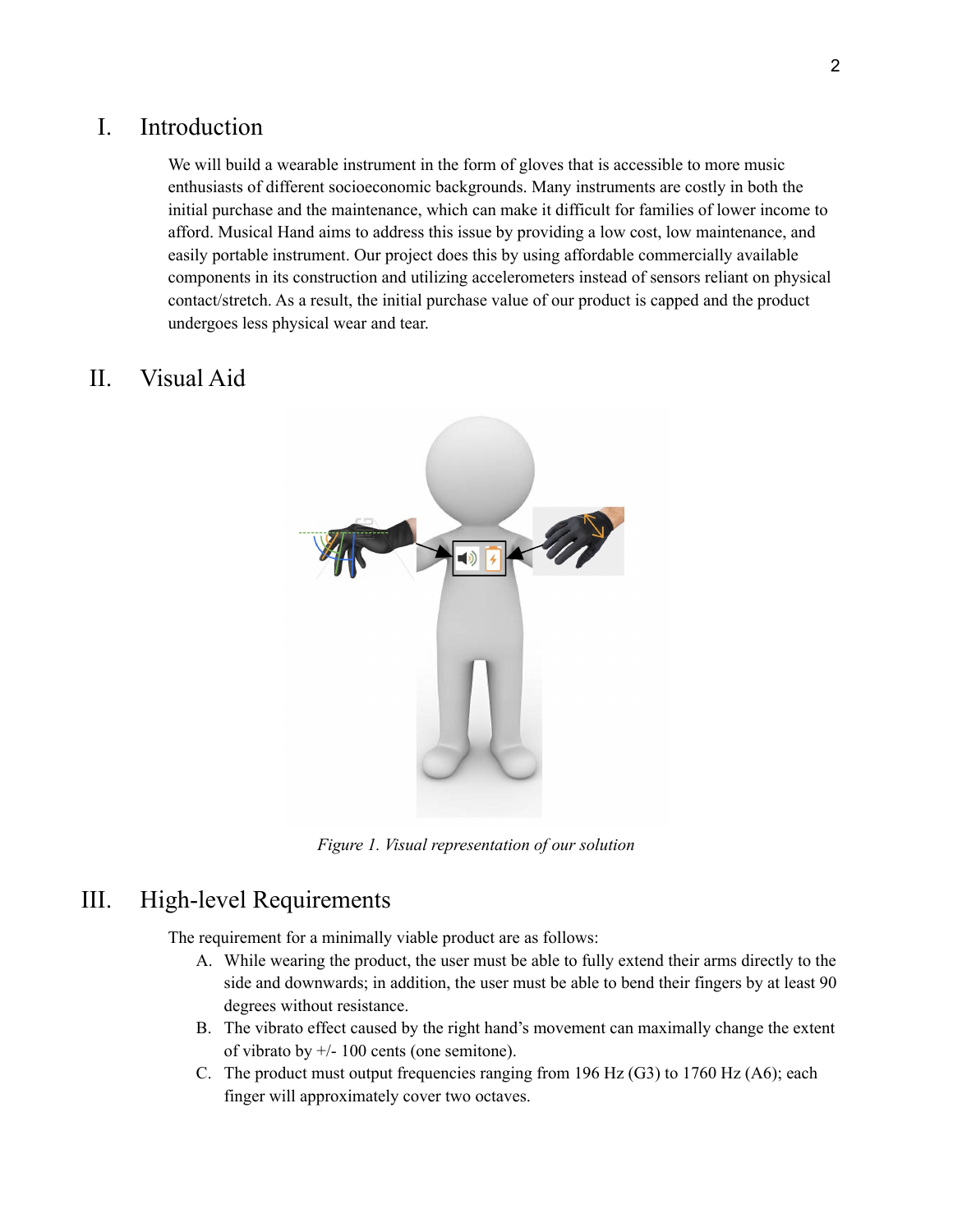## IV. Block Diagram



*Figure 2. High level block diagram of entire system*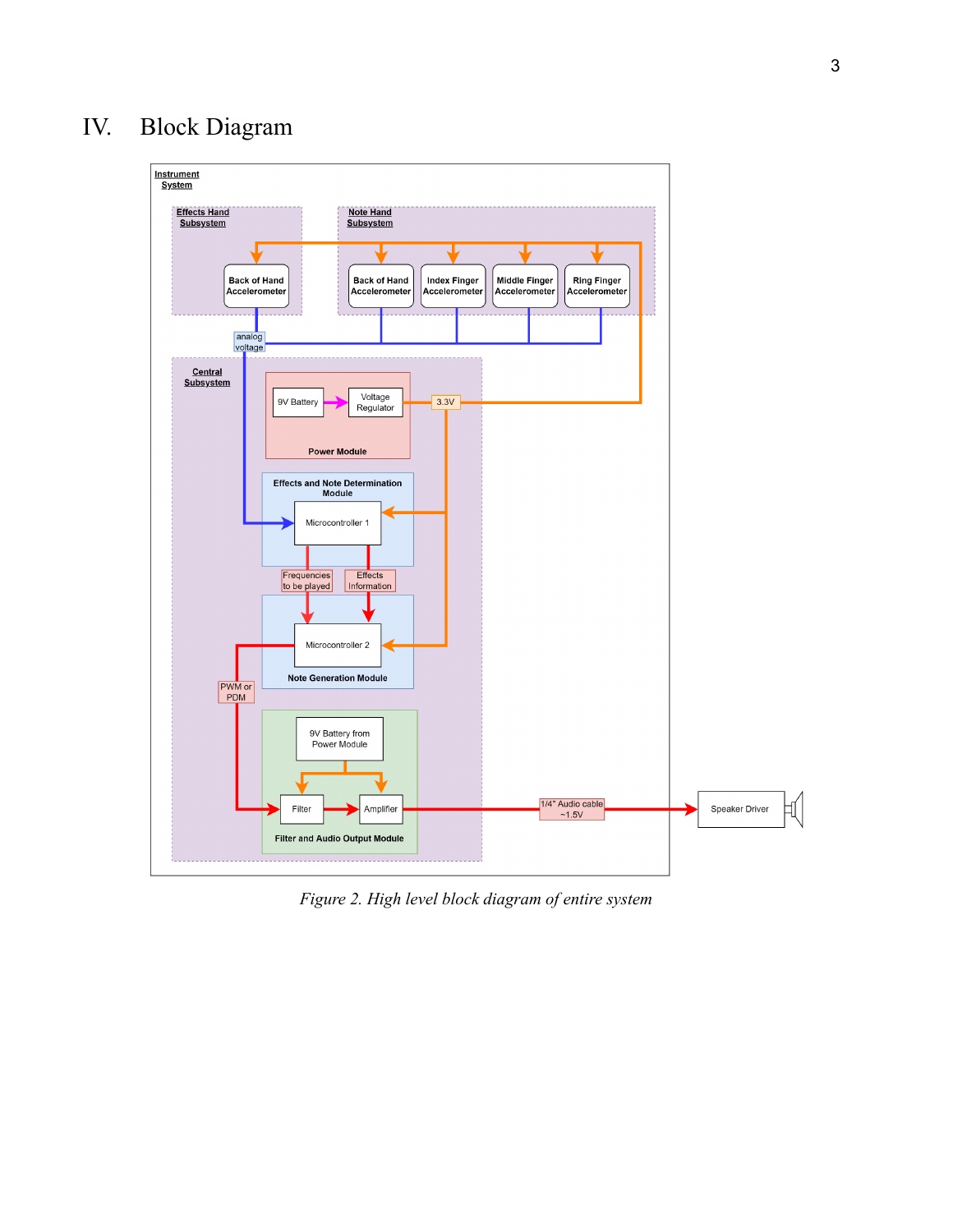## V. Requirements & Verification

| Requirements                                                                                                                                                                                                                                                                                                                                                                   | Verification                                                                                                                                                                                                                                                                                                                                                                                                                                                                                                                                                                                                                                                                                                                                                                                                                         |
|--------------------------------------------------------------------------------------------------------------------------------------------------------------------------------------------------------------------------------------------------------------------------------------------------------------------------------------------------------------------------------|--------------------------------------------------------------------------------------------------------------------------------------------------------------------------------------------------------------------------------------------------------------------------------------------------------------------------------------------------------------------------------------------------------------------------------------------------------------------------------------------------------------------------------------------------------------------------------------------------------------------------------------------------------------------------------------------------------------------------------------------------------------------------------------------------------------------------------------|
| 1. Output waveform voltage must be between 0.25V<br>- 3.3V when driven by a 3.3V Peak- Peak PDM<br>signal.<br>2. Cut-off frequency of filtered signal is 10 kHz $+/-$<br>11% with 40dB/dec $+/- 10$ dB/dec attenuation<br>after cut-off point.<br>The Op-Amp IC must not exceed the maximum<br>3 <sub>1</sub><br>temperature rating of 70°C under operating<br>conditions. [1] | With a function generator set to a 3.3V<br>1.<br>peak-peak square wave, measure the output<br>voltage of the filter with an oscilloscope,<br>ensuring that it stays between 0.25V - 3.3V<br>sweeping the DC% from 0-100% during the<br>test.<br>2.<br>Connect filter input to a function<br>a.<br>generator set to drive a 3.3 V<br>peak-peak sine wave.<br>b. Connect filter output to oscilloscope.<br>Starting at 7 kHz, sweep the frequency<br>upwards to 20 kHz.<br>c. Record oscilloscope output data,<br>verifying the location of cut-off is<br>within $+/-$ 5% of 10 kHz and the<br>attenuation follows a 40dB/dec slope<br>within $+/- 10$ dB/dec.<br>Using an IR thermometer, monitor the<br>3.<br>temperature of the Op-Amp during Verification<br>1 and 2, verifying an under $70^{\circ}$ C temperature<br>throughout. |

*Table 1. Requirements and Verification table for Multiple Feedback filter*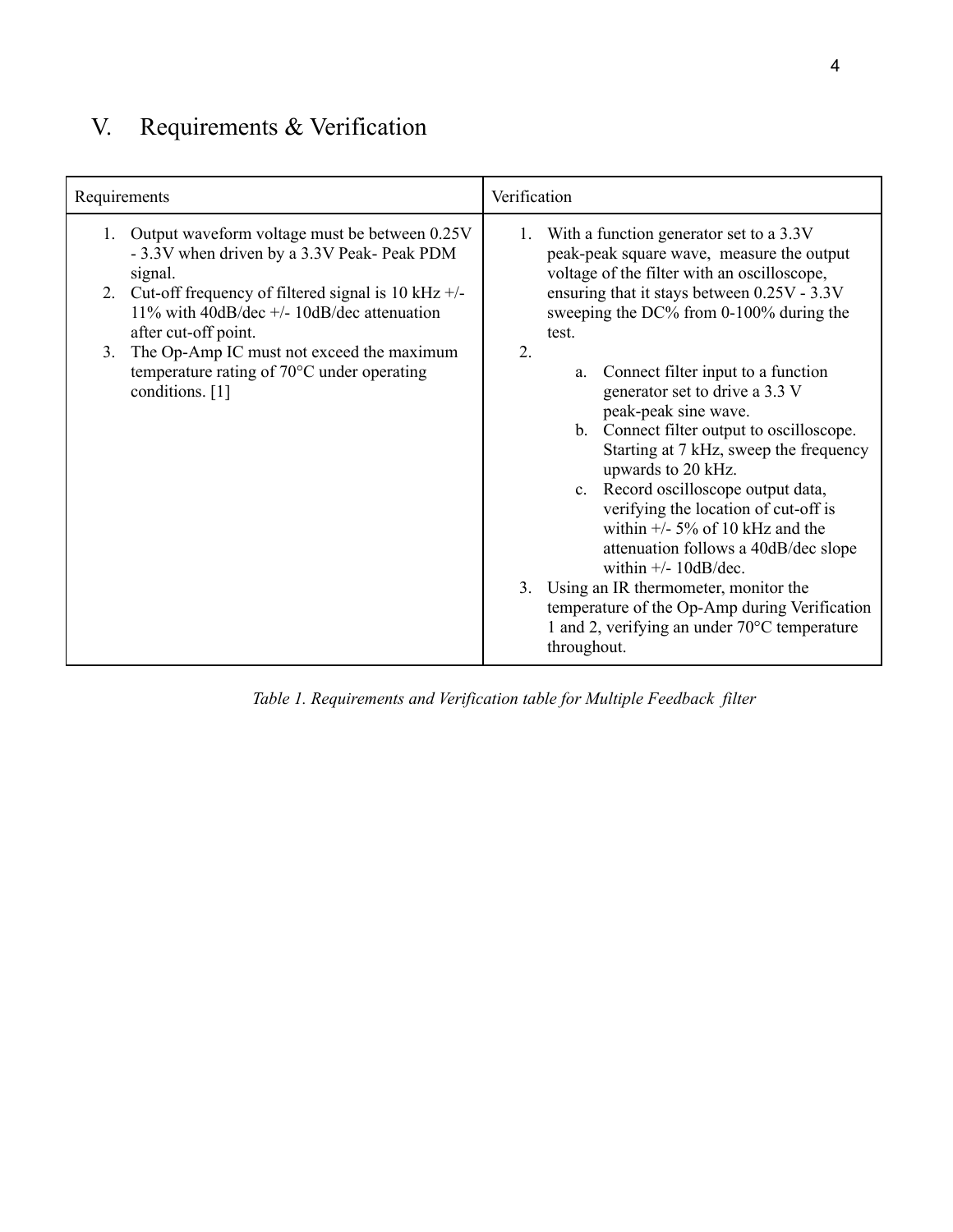## VI. Plots and Flowcharts



*Figure 3. Program flowchart for Microcontroller #1*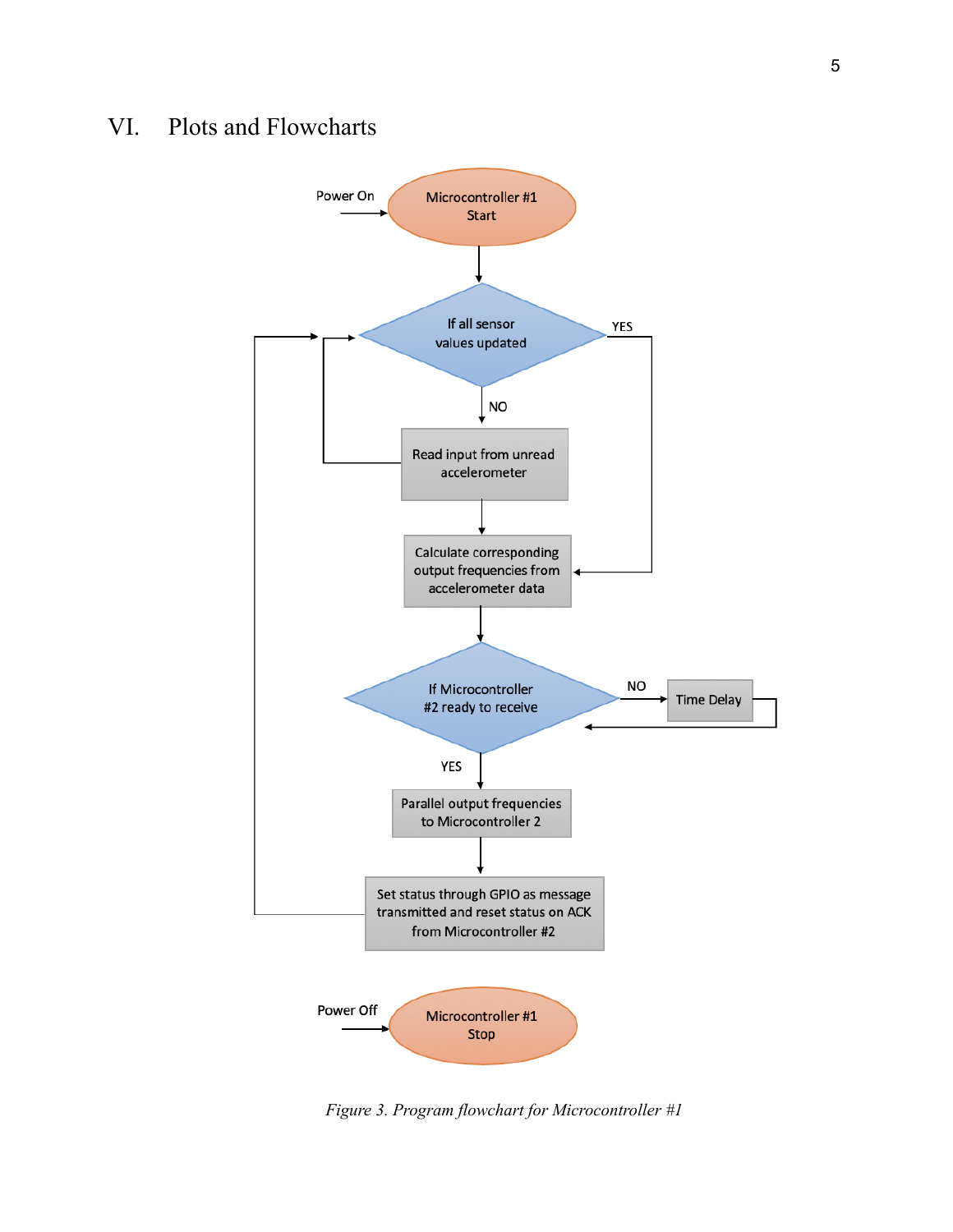

*Figure 4. Program flowchart for Microcontroller #2*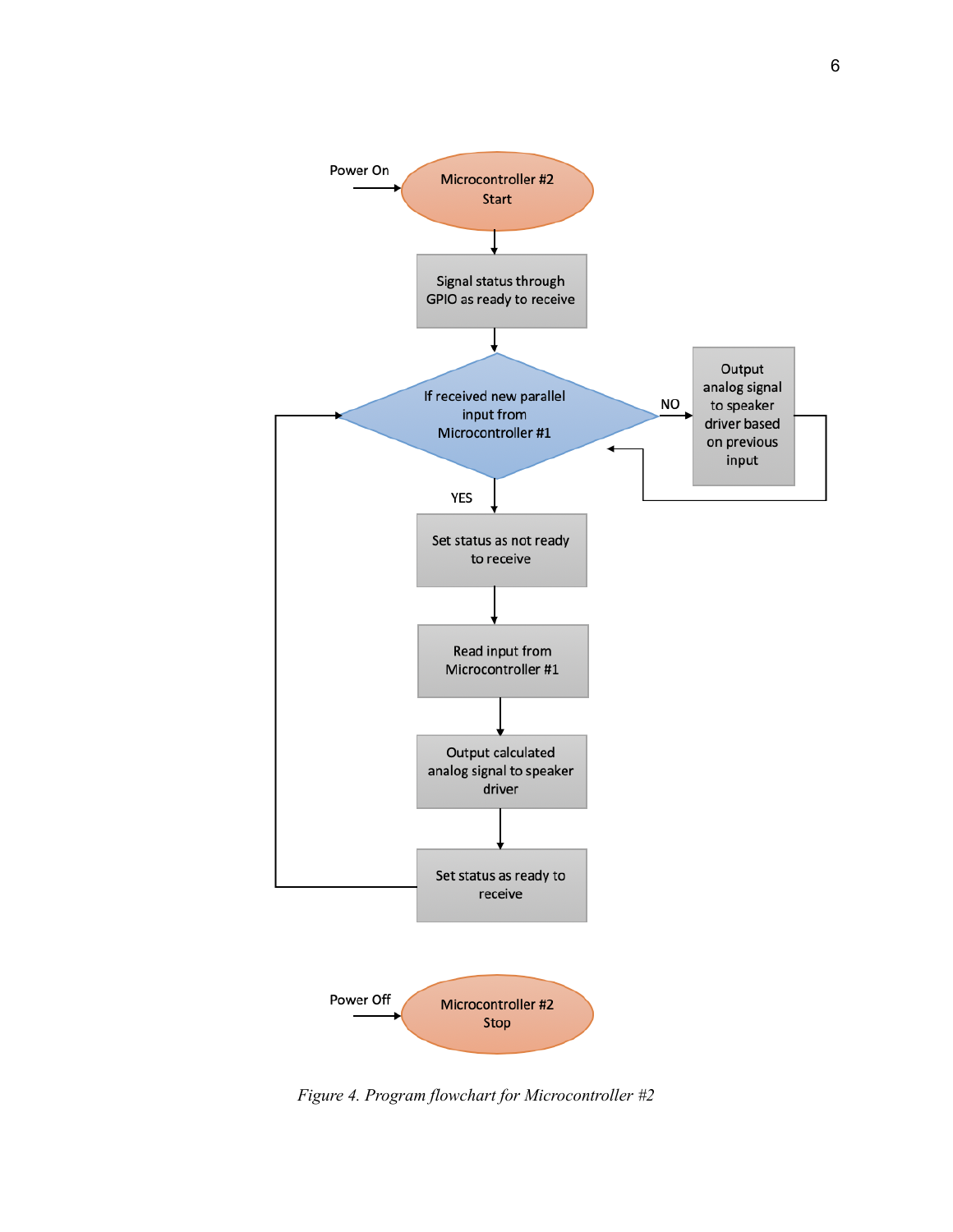#### VI. I. Circuit Schematics

Here is a [lin](https://drive.google.com/file/d/1hANlKfNaGgGj4JPpzirEaFoeHtSJscwA/view?usp=sharing)k to the full schematic.

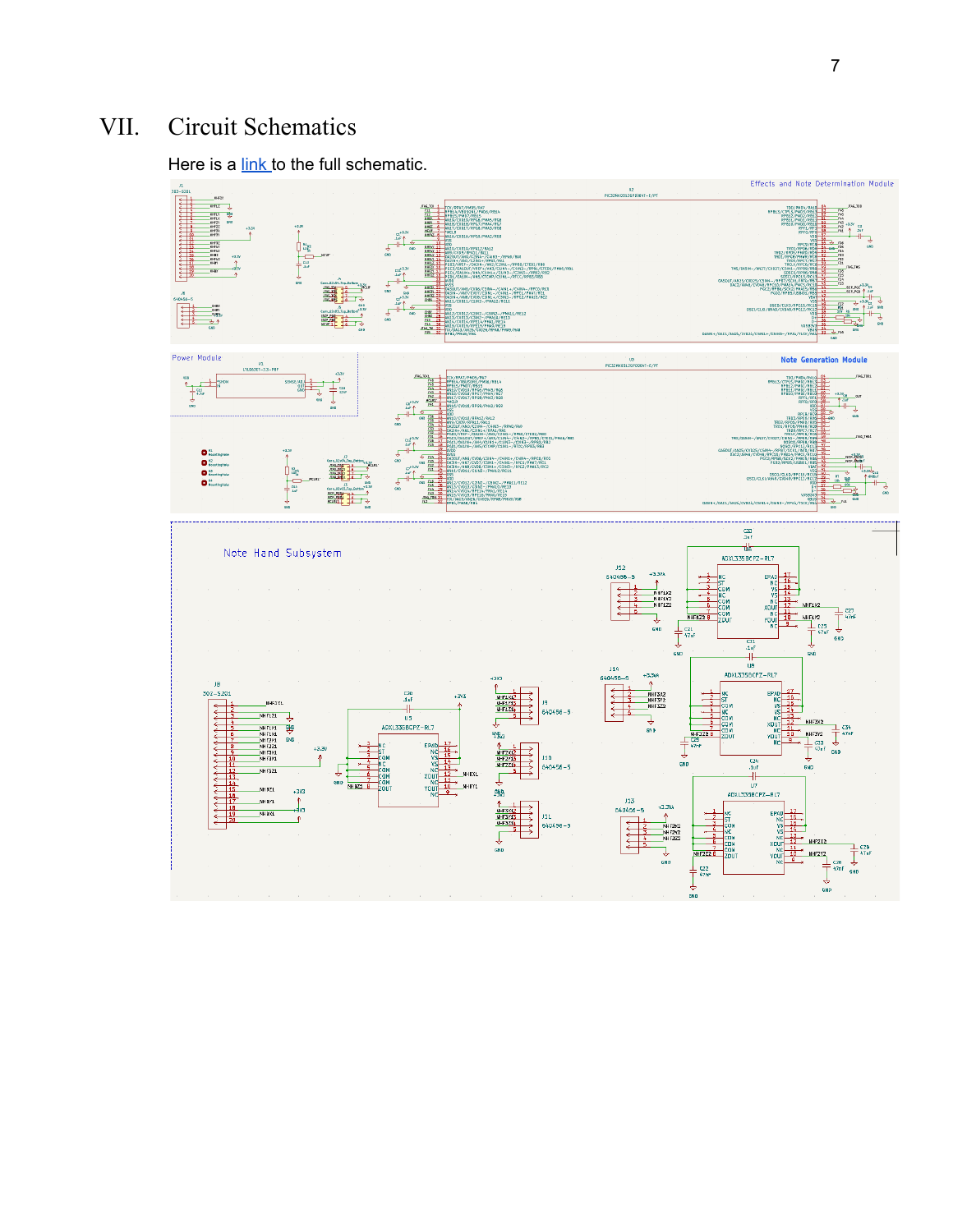



*Figure 5. Schematic*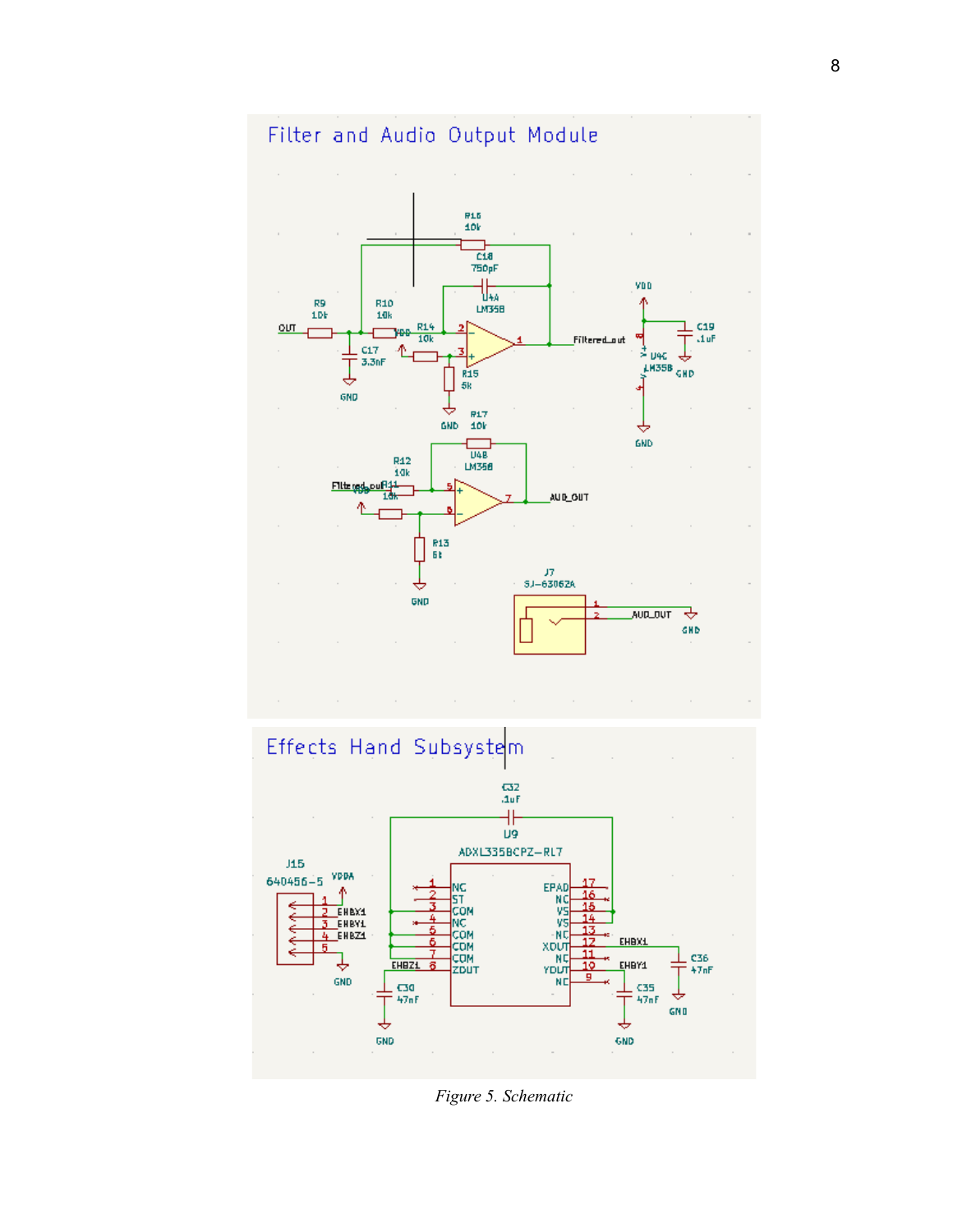#### VIII. Tolerance Analysis

The filter and amplifier module is the part of the design that requires the most consideration in regards to tolerance. The system uses a LM358 dual op-amp to make a second order filter with a 10kHz cutoff frequency and an amplifier with a gain that can be easily adjusted by modifying a single resistor. The second order filter topology used is a multiple feedback architecture. This sort of architecture has a cutoff frequency equal to  $\frac{1}{\sqrt{1-\frac{1}{n}}$ . These values and the equation were  $2\pi \sqrt{R_1R_2C_1C_2}$ found from this [application](https://www.ti.com/lit/an/sboa114/sboa114.pdf?ts=1645420604511&ref_url=https%253A%252F%252Fwww.google.com%252F) report [2] from TI. We set all resistors to  $10kΩ$  and capacitors with 3.3nF and 750pF, this gives us a cutoff of 10.12kHz. If all resistors and capacitors are 5% larger than expected due to their tolerance, we get a cutoff of 9.17kHz, and if all were 5% lower than expected, we would get a cutoff of 11.21kHz, both of which fall within the 11% range that we specified. The reason that this is an important figure is that the highest frequency that we will output is 1.76kHz. By ensuring that the cutoff frequency is far away from this maximum value, we can ensure that little to no attenuation will occur at our notes and that the noise from the PDM switching will be attenuated to a significant degree.

Another tolerance analysis that needs to be done revolves around the battery and the op-amps. The op-amps have a certain range of the supply rails that it can drive a voltage. For the op-amp used, the output needs to be 1.5V away from the positive supply and 20mV from the negative supply if the supply is at 5V, with the difference increasing as the supply increases. This means that with the 3.3V input logic, we need a supply voltage of at least 5V to ensure that our op-amp works as intended. Given that we want the system to be portable, this means that the powering method can't be 3xAA batteries as the 4.5V would not be enough. For this reason, a 9V battery will be used to power the system. This will give the filter a larger range to work with which in turn will allow us to have more tolerance on the biasing for the op-amp and allow for a larger gain at the output.

The following plots are simulations to demonstrate these considerations. The schematic used is shown first. This is the same circuit that will be used in the actual design. The first plot is with the 9V supply, a unity gain, and an input frequency for 440Hz. We can see that the output voltage is about the same amplitude, just at a higher DC bias. We can see from the second plot what happens with a 5V supply. The signal gets clipped at both ends due to it getting too close to the supply rails at different points in the circuit. While some tweaking of values can make this effect minimized, it will be incredibly reliant on proper matching of values. For example, if the voltage divider of the filterstage gets a resistor larger than 5.7k in series with the 10k resistor, the simulation breaks down due to ill-behaving outputs. Plot three shows the 9V supply and a 100kHz input while plot 4 shows a 1MHz input voltage. As we can see, there's significant attenuation at these frequencies, and at 1MHz, the output looks like a DC voltage.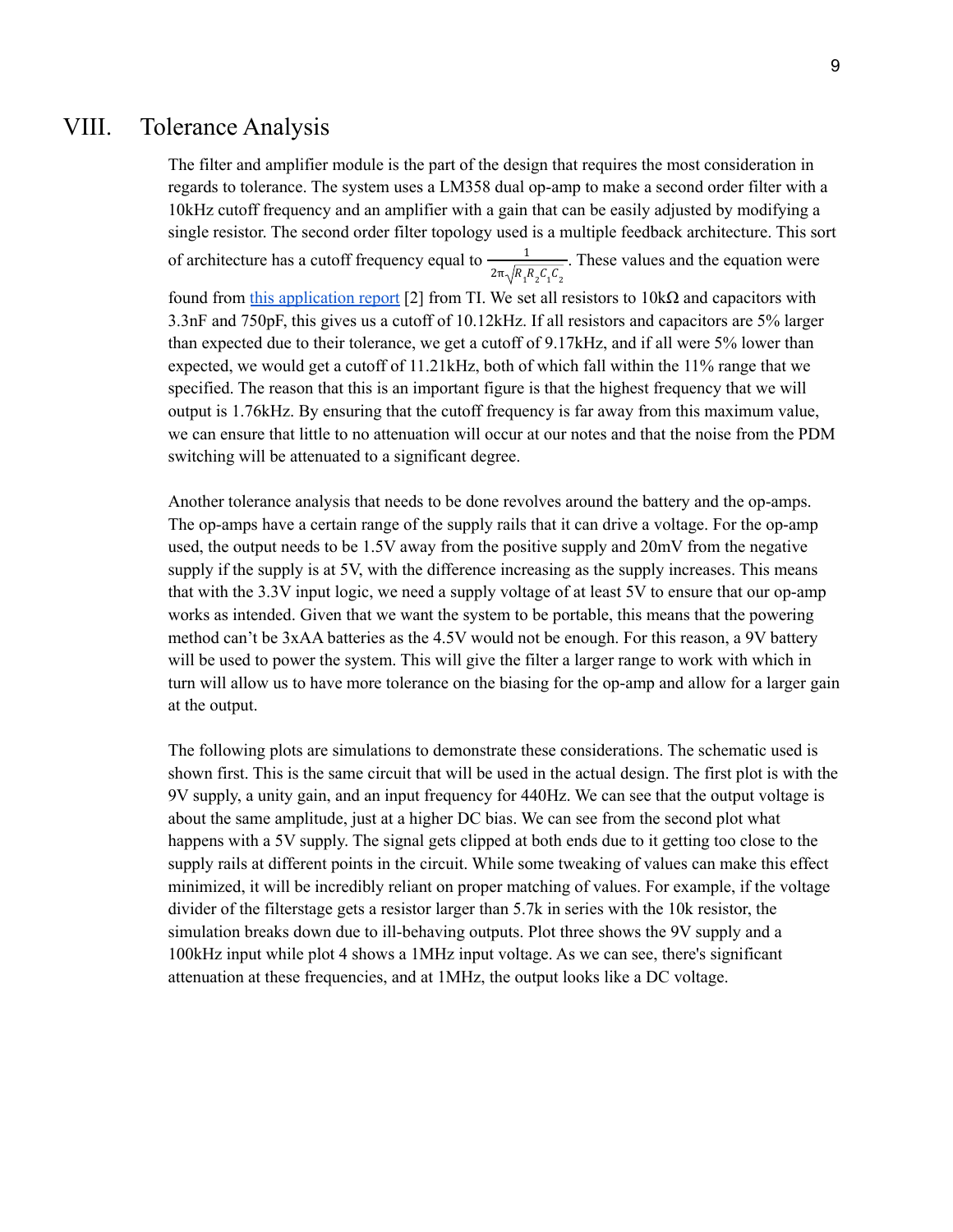

*Figure 6. Multiple Feedback filter and amplifier circuit*



*Figure 7. Nominal output of circuit in Figure 6*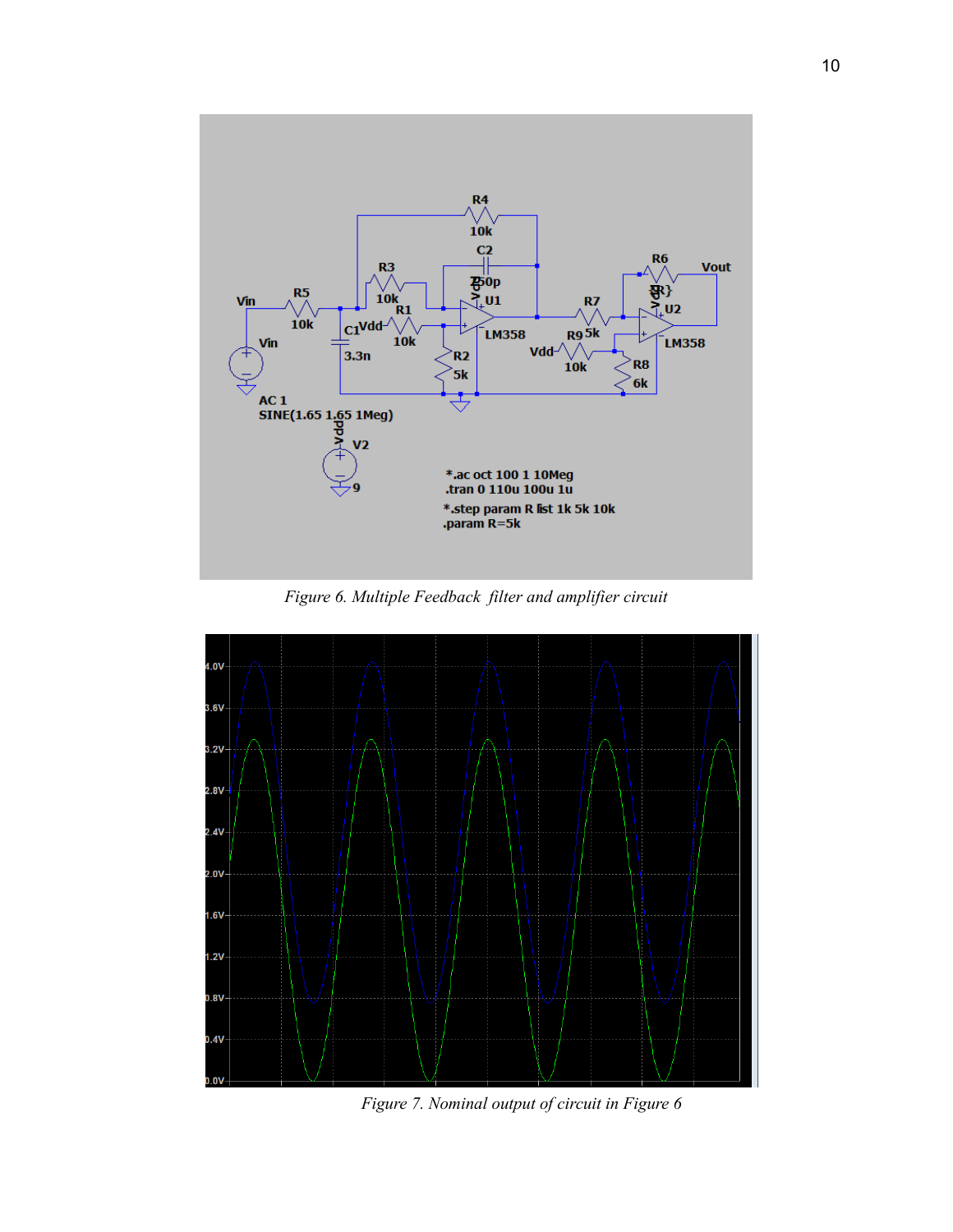

*Figure 7. Output of Figure 6 circuit with 5V supply and 440 Hz input*



*Figure 8. Output of Figure 6 circuit with 9V supply and 100 kHz input*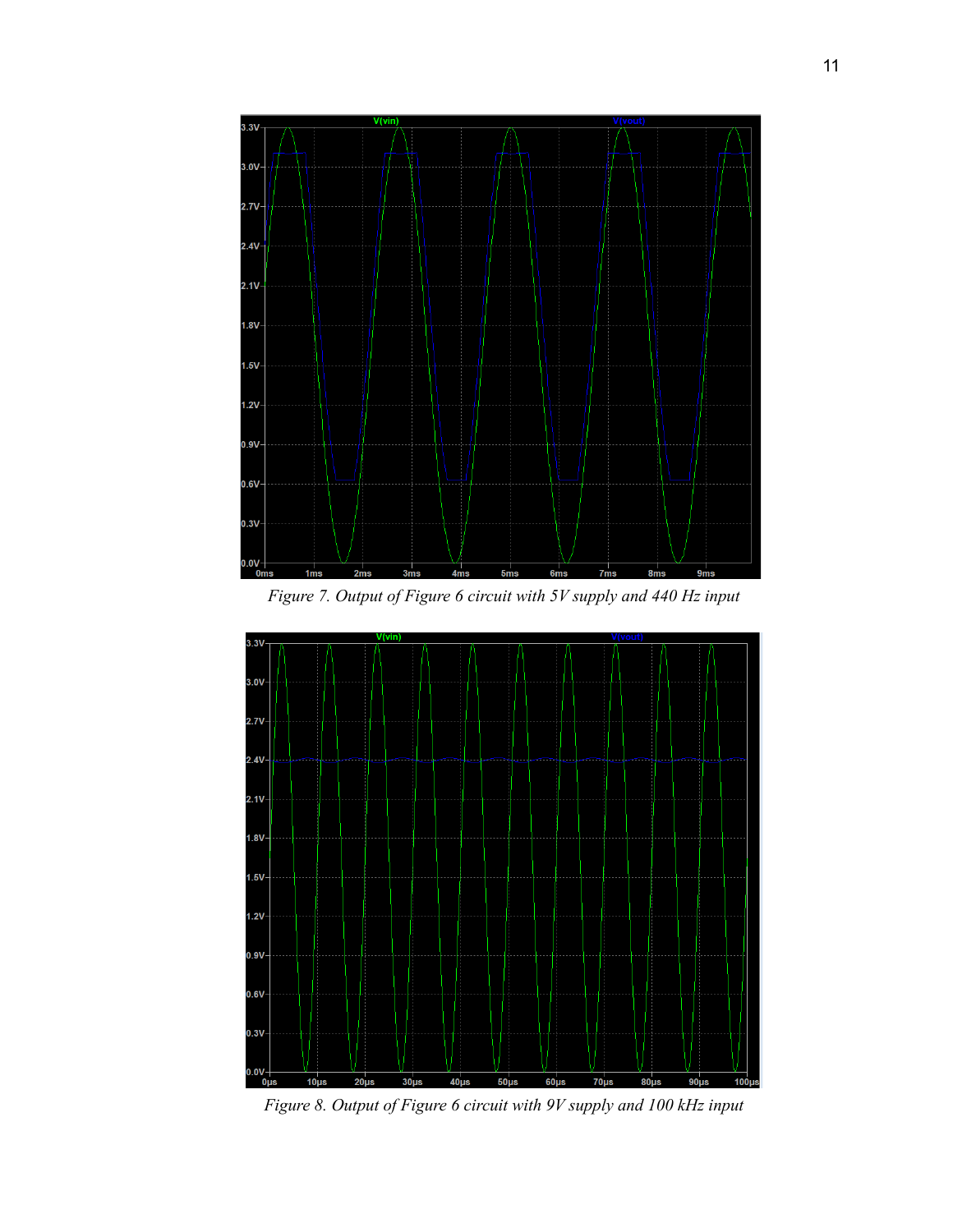

*Figure 9. Output of Figure 6 circuit with 9V supply and 1 MHz input*

## IX. Safety & Ethics

[Keeping](https://www.ieee.org/about/corporate/governance/p7-8.html) with the IEEE code of ethics [3], safety and health must take priority. In this regard, the main ethical and safety concerns of our project involve the audio output and power source. Since the power source is part of the chest mount, we must ensure that it does not overheat and burn the user. This requirement can be effectively tested by setting the central unit containing the power source on a table during development and verification. Using this method, there will not be any direct contact with the power source and limited risk for burns. As for the audio output, we must ensure that our product maintains a reasonable volume and does not generate any frequencies that cause discomfort (ex: very high frequencies). While some frequencies and volumes can become uncomfortable, they do not pose a serious health risk and can be tested without additional users outside of the development team.